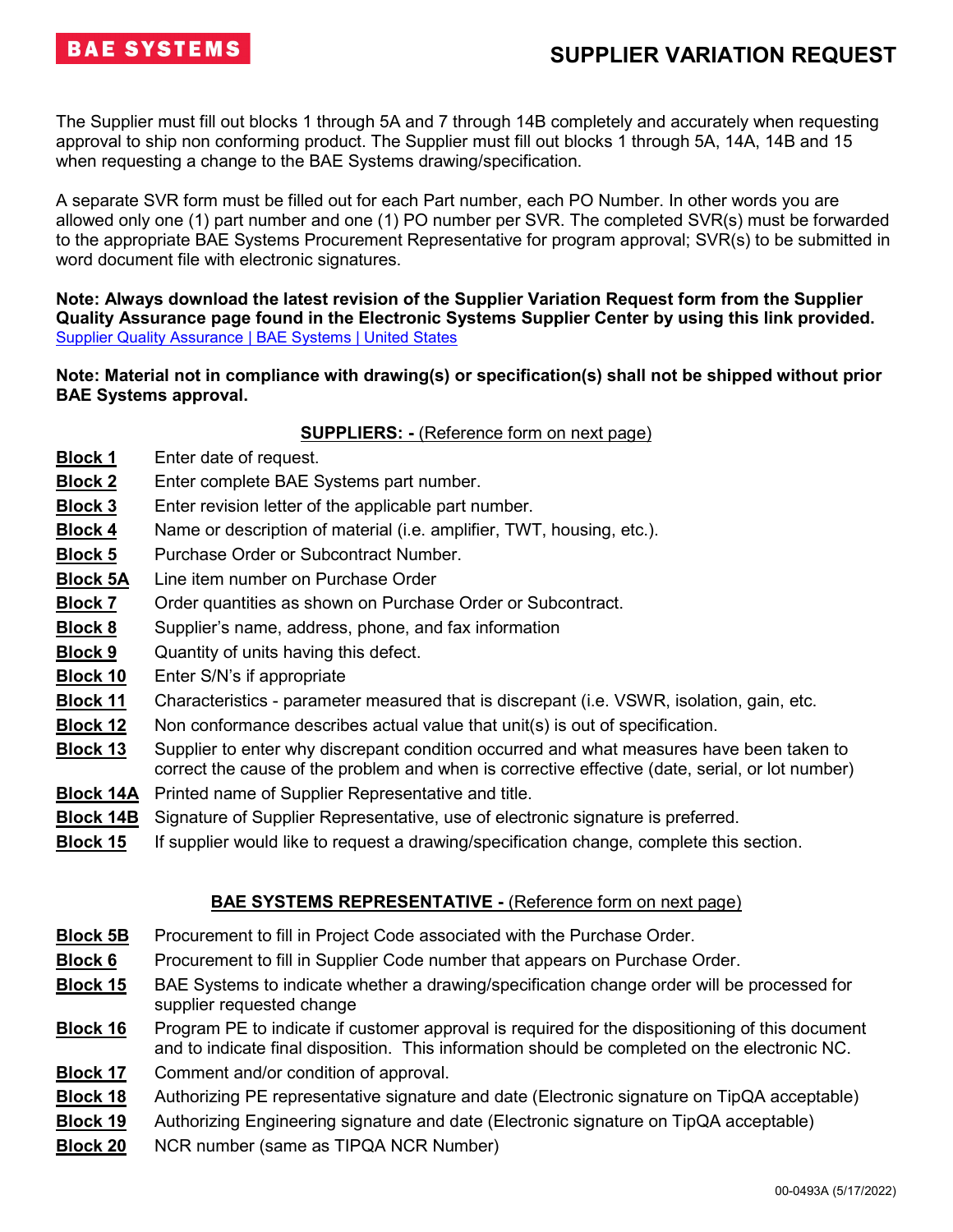

- **Block 21** Government/Customer representative signature and date if required (Electronic signature on TipQA acceptable)
- **Block 22** Other signatures (Electronic signature on TipQA acceptable)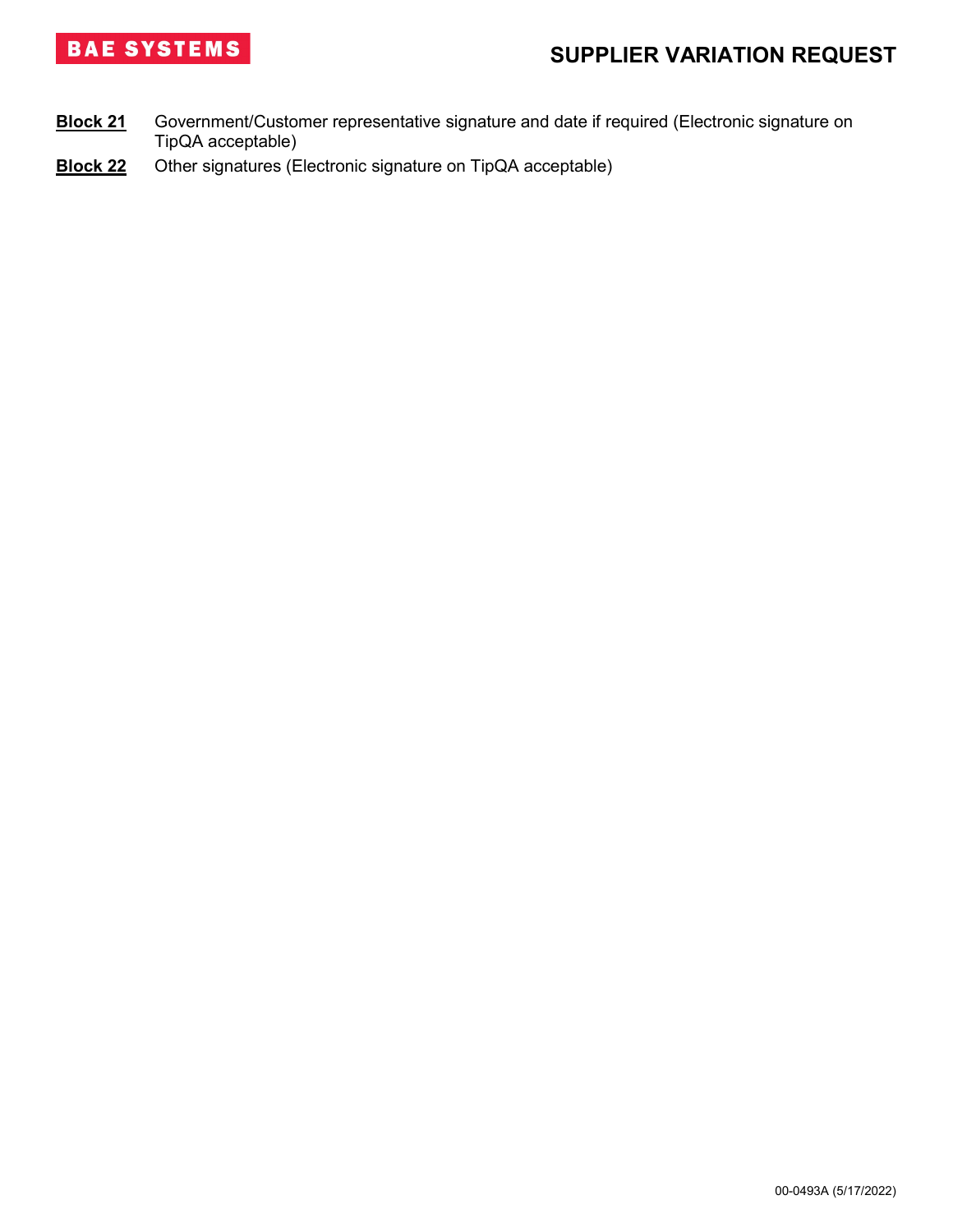

|                                                                                                        |                                                                                               |                                                              |             | 20. NCR #                                            |                                                              |                      |  |  |
|--------------------------------------------------------------------------------------------------------|-----------------------------------------------------------------------------------------------|--------------------------------------------------------------|-------------|------------------------------------------------------|--------------------------------------------------------------|----------------------|--|--|
|                                                                                                        |                                                                                               |                                                              |             | 1. Date (mm/dd/yy):                                  |                                                              |                      |  |  |
|                                                                                                        |                                                                                               |                                                              |             |                                                      | 2. Part No.                                                  |                      |  |  |
| One (1) copy of the SVR Approved by BAE Systems,<br>Performance Excellence Organization must accompany |                                                                                               |                                                              |             | 3. Rev.                                              |                                                              |                      |  |  |
| each product shipment with shipping record completed.                                                  |                                                                                               |                                                              |             |                                                      |                                                              |                      |  |  |
| 4. Part Name/Description                                                                               |                                                                                               |                                                              |             |                                                      |                                                              |                      |  |  |
|                                                                                                        |                                                                                               |                                                              |             |                                                      |                                                              |                      |  |  |
|                                                                                                        |                                                                                               |                                                              |             |                                                      |                                                              |                      |  |  |
| 8. Supplier's Name, Address, Phone and Fax numbers                                                     |                                                                                               |                                                              |             |                                                      |                                                              |                      |  |  |
|                                                                                                        |                                                                                               |                                                              |             |                                                      |                                                              |                      |  |  |
|                                                                                                        |                                                                                               |                                                              |             |                                                      |                                                              |                      |  |  |
| 5. Purchase Order No.                                                                                  |                                                                                               | 5A. Line Item<br>No.                                         | 5B. Project |                                                      | 7. Order Quantity:                                           | 6. Supplier Code No. |  |  |
|                                                                                                        |                                                                                               |                                                              |             |                                                      |                                                              |                      |  |  |
| title                                                                                                  | 14A. Printed name of Supplier Representative and<br>14B. Signature of Supplier Representative |                                                              |             |                                                      |                                                              |                      |  |  |
|                                                                                                        |                                                                                               |                                                              |             |                                                      |                                                              |                      |  |  |
|                                                                                                        |                                                                                               | <b>Nonconformance Issue</b> $\Box$ (check box if applicable) |             |                                                      |                                                              |                      |  |  |
|                                                                                                        | 10. Serial<br>Numbers if                                                                      |                                                              |             | 16. Disposition<br>(BAE Systems use only)            |                                                              |                      |  |  |
| 9. Qty                                                                                                 | appropriate                                                                                   | 11. Characteristic                                           |             | 12. Non Conformance                                  | <b>Customer Approval Required</b>                            |                      |  |  |
|                                                                                                        |                                                                                               |                                                              |             |                                                      | <b>PMR Dispositions</b><br>Accept $\Box$ Rework              |                      |  |  |
|                                                                                                        |                                                                                               |                                                              |             |                                                      | Reject BAE Systems cannot use                                |                      |  |  |
|                                                                                                        |                                                                                               |                                                              |             | <b>MRB Dispositions</b>                              |                                                              |                      |  |  |
|                                                                                                        |                                                                                               |                                                              |             |                                                      | Repair per BAE Systems approved<br>$\Box$<br>procedure       |                      |  |  |
|                                                                                                        |                                                                                               |                                                              |             | Use as is<br>$\mathsf{L}$<br><b>PMR Dispositions</b> |                                                              |                      |  |  |
|                                                                                                        |                                                                                               |                                                              |             |                                                      | $\Box$ Accept $\Box$ Rework<br>Reject BAE Systems cannot use |                      |  |  |
|                                                                                                        |                                                                                               |                                                              |             |                                                      | <b>MRB Dispositions</b>                                      |                      |  |  |
|                                                                                                        |                                                                                               |                                                              |             |                                                      | Repair per BAE Systems approved                              |                      |  |  |
|                                                                                                        |                                                                                               |                                                              |             |                                                      | procedure<br>Use as is                                       |                      |  |  |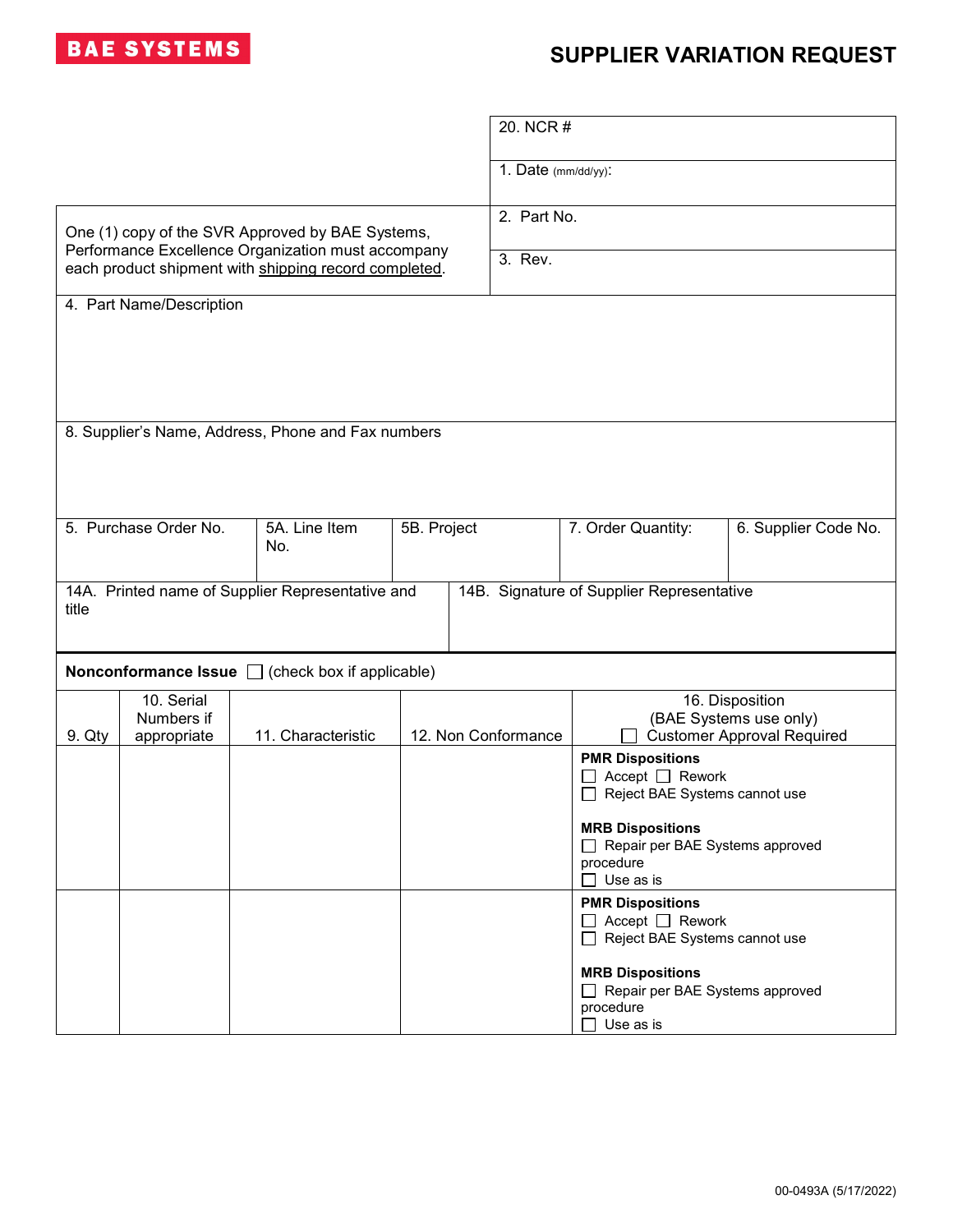

|                                                                                                                                                                                                                                                                                                                                                                                                | <b>PMR Dispositions</b><br>Accept $\Box$ Rework<br>Reject BAE Systems cannot use     |                   |  |  |  |  |  |  |
|------------------------------------------------------------------------------------------------------------------------------------------------------------------------------------------------------------------------------------------------------------------------------------------------------------------------------------------------------------------------------------------------|--------------------------------------------------------------------------------------|-------------------|--|--|--|--|--|--|
|                                                                                                                                                                                                                                                                                                                                                                                                | <b>MRB Dispositions</b><br>Repair per BAE Systems approved<br>procedure<br>Use as is |                   |  |  |  |  |  |  |
| 13. Root Cause of the Nonconformance:                                                                                                                                                                                                                                                                                                                                                          |                                                                                      |                   |  |  |  |  |  |  |
| Corrective/Preventive Action:                                                                                                                                                                                                                                                                                                                                                                  |                                                                                      |                   |  |  |  |  |  |  |
| C/A Effectivity Date/Lot #:                                                                                                                                                                                                                                                                                                                                                                    |                                                                                      |                   |  |  |  |  |  |  |
| 15. Request for Drawing/Specification Change □ (check box if applicable)<br>Describe, Request for Change (Dwg/Spec):                                                                                                                                                                                                                                                                           |                                                                                      |                   |  |  |  |  |  |  |
| (BAE Systems use only Disposition for block 15)<br><b>BAE Systems will process change order</b><br>BAE Systems will not process change order                                                                                                                                                                                                                                                   |                                                                                      |                   |  |  |  |  |  |  |
| Notes: A. Supplier request for material review will be made only when it is assured that non conformance(s) are<br>minor, not re-workable to drawing/specification, and will not interfere with the utility of the part.<br>B. All preliminary dispositions are based on the assumption that the data is accurate and complete.<br>C. Approval of this document is not acceptance of the item. |                                                                                      |                   |  |  |  |  |  |  |
| 17. Comments:                                                                                                                                                                                                                                                                                                                                                                                  | 21. Gov't/Customer Representative; if<br>required                                    | Date (mm/dd/yy)   |  |  |  |  |  |  |
|                                                                                                                                                                                                                                                                                                                                                                                                | 19. Program Engineering                                                              | Date $(mm/dd/yy)$ |  |  |  |  |  |  |
|                                                                                                                                                                                                                                                                                                                                                                                                | 18. Performance Excellence                                                           | Date (mm/dd/yy)   |  |  |  |  |  |  |
|                                                                                                                                                                                                                                                                                                                                                                                                | 22. Other                                                                            | Date (mm/dd/yy)   |  |  |  |  |  |  |
|                                                                                                                                                                                                                                                                                                                                                                                                | 22. Other                                                                            | Date (mm/dd/yy)   |  |  |  |  |  |  |

#### **Definition of Dispositions:**

**Accept –** After evaluation, the material is found to conform to all defined requirements.

**Reject** – BAE Systems cannot use the non-conforming product.

**Repair** – Part does not meet the print. A procedure which reduces, but does not eliminate a nonconformance, (which has been reviewed and concurred with by the MRB) and is approved by the customer when required by contract. The repair procedure must accompany this document.

**Rework** – Part does meet the print. A procedure applied to a nonconformance that will completely eliminate the nonconformance, and result in a characteristic that conforms completely to the drawing, specification or contractual requirement.